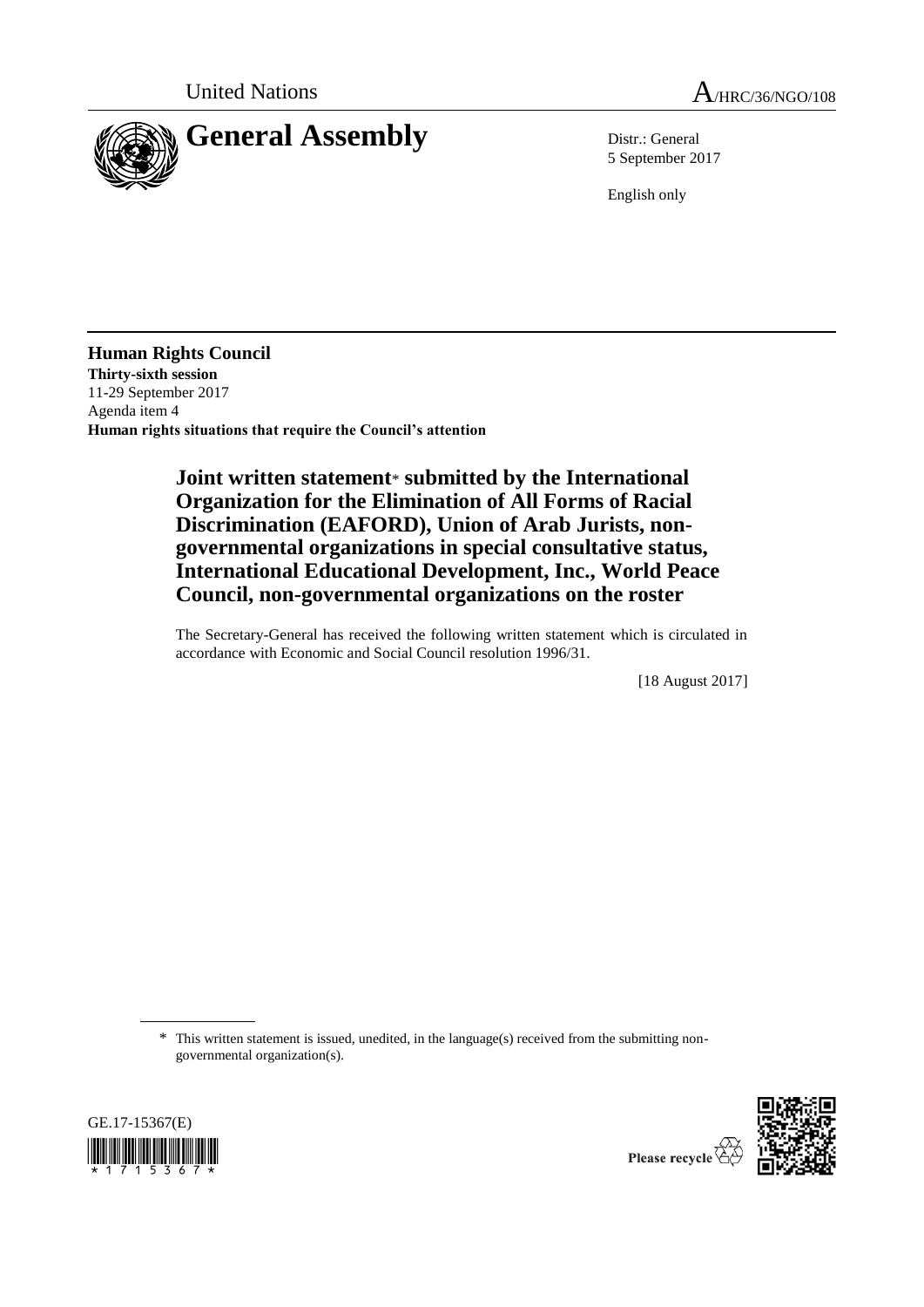# **Climate Change, Conflict, and Refuge in East Africa\***

## *Introduction*

Approximately 12 million people in Kenya, Ethiopia, and Somalia have been affected by climate change and the El Niño effect and are now in desperate need of food aid and humanitarian assistance1. Since 2013 food shortages, particularly amongst pastoralists and nomads, have been the result of poor rains (long and short), unpredictable weather, and increased temperatures that brought about extensive droughts making it near to impossible to have stable and abundant crop production. Not only has this led to extensive hunger but it has led to a number of other predicaments such as mass displacement and in some cases violent conflict. This phenomenon is also due to a combination of indirect factors namely, poverty, poor governance, and conflict (in some areas such as South Sudan).

It is important to keep in mind the above-mentioned factors including governance and politics at all levels that are interrelated with climate change. For instance, South Sudan is in the midst of a brutal civil war that has been on-going since 2013 and the fighting and violence involved burning of farms and fertile land used for crop production. Kenya is lacking the management to properly distribute and provide resources for adequate food security across the country; in this instance, better governance can lead to better distribution of wealth and priorities need to be established with regards to vulnerable people. Somalia on the other hand has been facing serious political instability and has had to deal with violent conflicts thus making the majority of the population vulnerable to any other phenomena. Climate change in these instances may be the direct catalyst of a crisis and/or conflict or it can act as a multiplier/magnifier that exacerbates an already existing one.

### *The effects of climate change and variability*

Climate change and variability, meaning increased weather extremities and unpredictability2 can have adverse effects on a number of crises, phenomena, and people's lives. In some cases, it may be the cause and in others it may intensify or worsen the situation but nonetheless it has some a relevant degree of effect. This is currently the case in East Africa, especially in Kenya, Somalia, Ethiopia and to some degree South Sudan. It is most likely due to the political instability of the country as governments have failed to manage disputes and reduce tensions. It could also be the case that they are oblivious or unconcerned about the plight of people living in the rural area. If this is the case then awareness-raising, political will and pressure by the international community and the Human Rights Council should heighten the attention to the human rights concerns.

In these regions, pastoralists, agricultural based livelihoods, and the poor are hit hardest by the adverse impacts of climate change. Aside from direct effects such as longer droughts, climate change can disrupt food stability by upsetting an individual's and the government's food security strategies. This occurs when, for example, there are inconsistencies in food availability, accessibility and utilization. However, the government can prevent such adverse effects by providing humanitarian assistance and developing well-functioning food programs for emergencies with the help of the international community and United Nations (UN) agencies. Also, climate changes and variabilities can increase "diseases and mortality in livestock"3. These can spread to other animals or be passed on to children and young adults. Moreover, this means that poor households would have to re-strategize and re-organize their budget in order to cope with additional hardships and prioritize for their families. Planning for emergencies as well as short-medium term strategies is crucial for households and the government when it comes to climate change and food security.

3 Ibid

<sup>1</sup> https://intpolicydigest.org/2017/01/21/fresh-drought-east-africa-heralds-new-wave-refugees/

<sup>2</sup> Climate change, vulnerability and human mobility. Perspectives from refugees from the Horn of Africa. UNU-EHS. No 1. 2012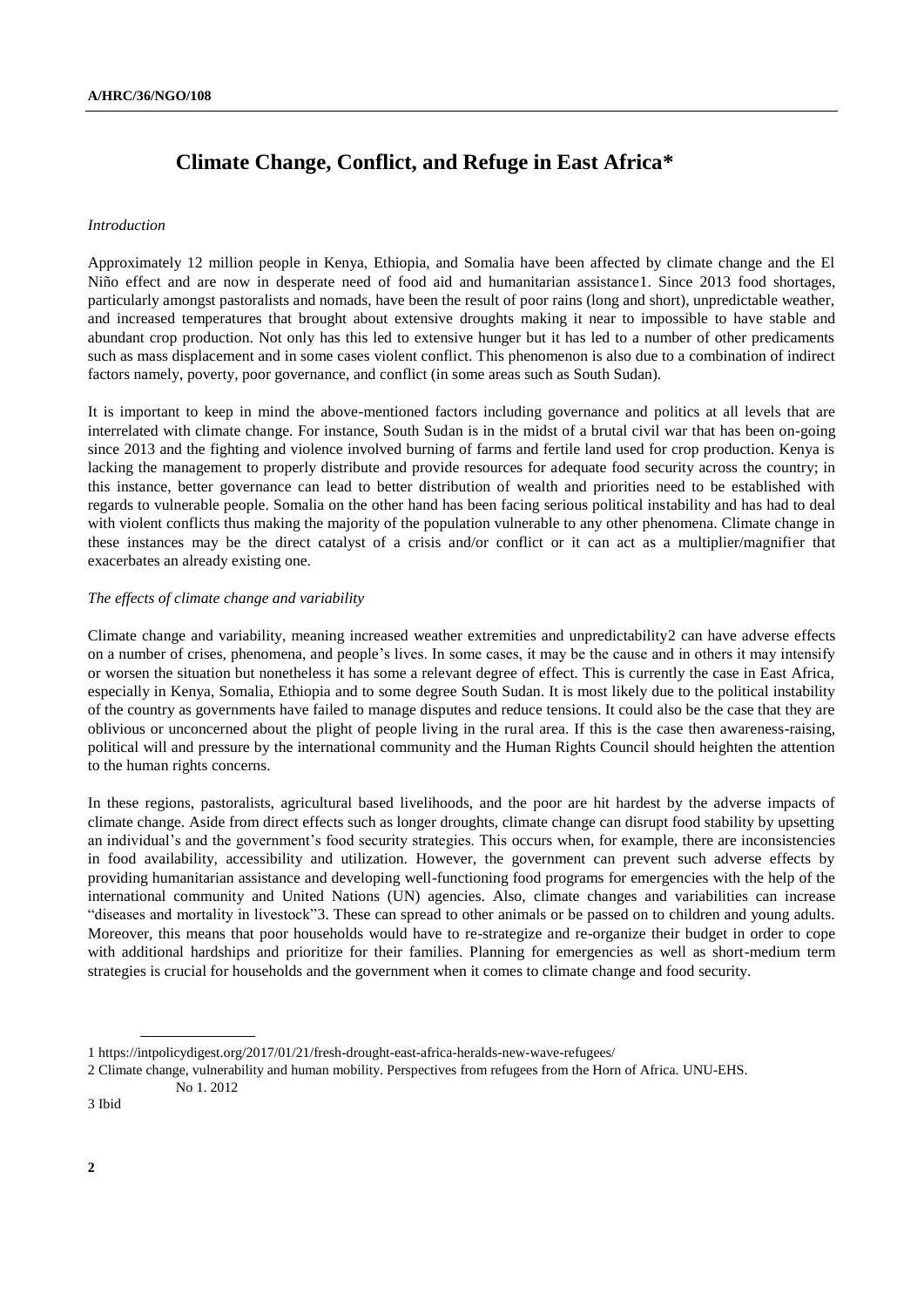## *Kenya*

Conflict in relation to climate change should be of major concern to governments and the international community. Already in parts of Kenya where food and water is scarce due to high temperatures, drought, and lack of food production pastoralists are having to move to already occupied areas that are also in dire situations. For instance, in Northern Kenya in late 2016 several incidents of cattle theft left three dead and one seriously injured4. According to the Isiolo Deputy County Commissioner such incidents have been on the rise in terms of spread, frequency, and severity.

In such areas livestock is vital to the livelihood of a community as it is considered as a symbol of wealth and one of the most valuable resources. Normally pastoralists live in communal areas and necessary resources such as water is shared. However, when such resources reach severe scarcity disputes and in some cases violent conflict erupt. In what is now infamously known as the Todonyang massacre in 2011, traders attacked women and children, which was then followed with retaliatory attacks leaving 46 people dead. The attack was again due to "natural resource scarcity" in terms of fish, grazing pastures, and water and the root cause is climate change5. In normal temperatures land is fertile for grazing and lakes and rivers do not dry up from high temperatures thus making it sustainable for fish and other animals to live.

## *Somalia*

Somalia is already facing an on-going drought and El Niño amidst political instability and recent conflicts. Somalia typically has two rainy seasons but in 2016 received only 40 percent of the usual rains and in some specific areas only 20 percent6. This has greatly affected food security in a negative way for about 40 percent of the population who are in dire need of emergency food assistance according to the United Nations Office for the Coordination of Humanitarian Affairs (OCHA).

In Somalia, the extremist group al-Shabab (who have ties with al-Qaeda) took control over large parts of the country around the mid-2000s. Since, they have organized themselves to instil Sharia Law among the population and launch deadly attacks such as the Westgate Mall Attack7. They recruit boys to increase their militant base. The most vulnerable and in need of basic resources are the ones they target. Climate change in Somalia has adversely affected crop production and with little support from the government to provide humanitarian and food aid many are left starving without any food security. Moreover, al-Shabab banned all aid agencies that would have helped people and in-turn they can attract and recruit hungry people as they can manipulate and exploit them with offers of food, money, and security.

The people most affected in Somalia are nomads as their lifestyle consists of constantly moving from place to place. However, as waters sources and pastureland dry up they are forced to move farther and farther away from their usual routes and homelands. Additionally, the droughts are becoming longer and more frequent.

## *People seeking refuge*

The indirect and direct effects of increased extremities climate events, unpredictable weather and droughts has led to a myriad of serious problems for thousands of households in the region of East Africa and the Horn of Africa. The most prevalent is that of food and crop production and the most serious is violent conflict resulting in deteriorating social cohesion. Even though pastoralists and farmers use the strategy of mobility they need assistance in coping with climatic stress.

As a result of severe food shortages, widespread hunger, and encroaching violent disputes and conflicts in the East African region, millions have been displaced and are now searching for refuge in and outside of their respective countries. Internal movement, termed first migration, generally occurs as a direct result of environmental changes and

<sup>4</sup> https://www.standardmedia.co.ke/ureport/article/2000215071/climate-change-exacerbating-conflicts-in-northern-kenya 5 Ibid

<sup>6</sup> https://wwa.climatecentral.org/analyses/somalia-drought-2016-2017/

<sup>7</sup> https://www.theguardian.com/world/2013/oct/04/westgate-mall-attacks-kenya